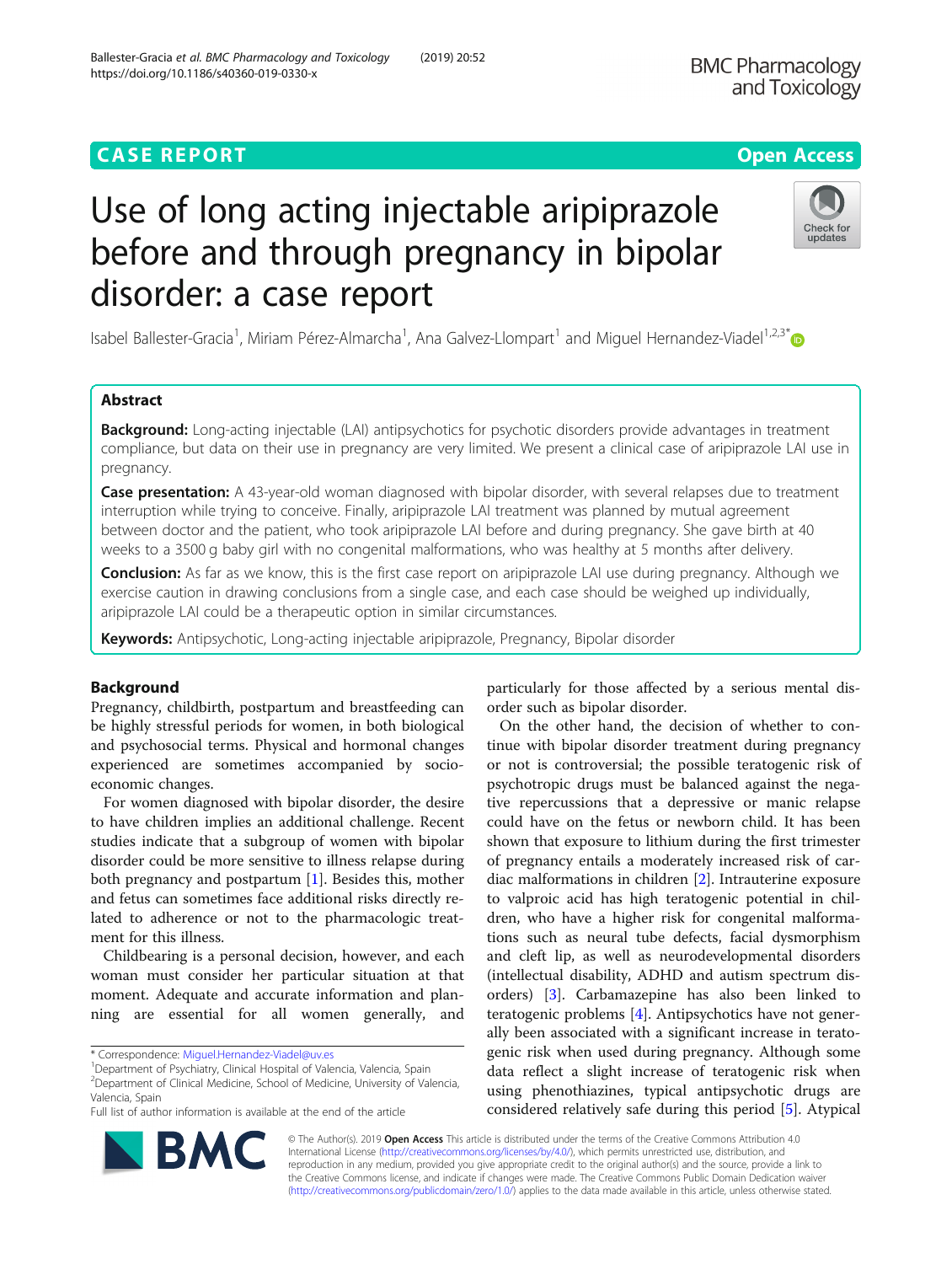antipsychotics have been linked to metabolic issues and fetus macrosomia when used during pregnancy, but not to an increased risk of fetal malformations [[6\]](#page-3-0). As an example, a prospective cohort study involving 81 women who were exposed to aripiprazole during embryogenesis found that the drug was associated with fetal growth retardation and prematurity, but not with a significantly higher rate of major malformations, spontaneous abortion or gestational diabetes [\[7](#page-3-0)].

Information available on the use of long-acting injectable (LAI) antipsychotics during pregnancy is very limited. General recommendations in planned pregnancies are to switch from LAI antipsychotic to oral administration. If a woman becomes pregnant during LAI antipsychotic treatment, recommendations vary between maintaining LAI treatment or switching to oral form.

Of course, each case must be individualized, taking into account the pros and cons of each treatment mode in order to select the best option for the patient. Using the oral form implies a lower teratogenic/perinatal risk, but is also linked to an increased risk of relapse due to treatment abandonment, a less likely occurrence when using LAI treatment.

The aim of this paper is to conduct a literature review of LAI antipsychotic use during pregnancy in order to gain further insight regarding LAI aripiprazole use during this period. We also present a case report with therapeutic interventions, follow up and outcomes.

On July 6 2019 we performed a PubMed, Embase and Web of Science search using the following keywords: long-acting injectable antipsychotics, long-acting injectable risperidone, long-acting injectable paliperidone, long-acting injectable olanzapine, long-acting injectable aripiprazole, antipsychotic monthly, risperidone monthly, paliperidone monthly, olanzapine monthly, aripiprazole monthly, pregnancy. Our literature search focused exclusively on publications on long-acting antipsychotics during pregnancy.

## Case presentation

We treated a 43-year-old woman with history of bipolar disorder whose family history included a first-degree relative with the same illness who had committed suicide 15 years before.

Her symptoms began at the age of 21, with a manic and psychotic episode related to drug abuse (cannabis and cocaine). Throughout the years she has experienced numerous relapses, requiring hospitalization on more than 10 occasions.

The patient's first contact with our clinic was in 2012 after admission to the Acute Care Psychiatric Unit. She presented with a manic episode and serious behavioral disorder (aggressiveness) and legal issues. She had previously been stable for 4 years, taking low doses of oral olanzapine (2.5 mg/d). After hospital discharge, she was prescribed 800 mg/d amisulpride, 600 mg/d valproate, 0.5 mg/d clonazepam and 4 mg/d biperiden.

Our patient remained stable without any incidents until 2013, when she admitted having discontinued her medication the previous month believing to be pregnant, which turned out to be a false alarm. We explained to her the risk of relapse without adequate medical treatment. However, she came off her medication once more and was admitted again in the Acute Care Psychiatric Unit (2014) because of a manic relapse. After hospital discharge, she followed a treatment plan similar to the one prescribed after the previous admission.

During outpatient follow-up she expressed a desire to conceive. She had had a stable partner for 10 years, despite some relationship crises and break-ups. We gave her the appropriate information regarding therapy options, and explained the need to remove valproate. We informed her about the option of lithium, considering on balance that the possibility of bipolar disorder relapse and consequent risk to mother and baby was greater than teratogenicity, including lithium cardiac risks for the baby. Also, lithium could be a better option than antipsychotics due to protection against manic and depressive relapses. Finally, we agreed to introduce lithium, based on a benefit/risk balance previously discussed with the patient. A few months later she experienced a new manic relapse requiring hospital readmission (2015). She admitted that after starting lithium she had read on the prospectus that taking it was not recommended during the first trimester of pregnancy so she changed her mind and stopped medication again as a precaution in case she was pregnant.

A few months later, she presented with 3-month amenorrhea and a negative pregnancy test. Secondary hyperprolactinemia due to amisulpride was suspected (levels of 363 ng/mL), so we switched to paliperidone. Prolactin levels were decreased to 129 ng/ml.

In view of a history of repeated severe manic relapses because of treatment noncompliance and the patient's firm desire to conceive we agreed to prescribe LAI paliperidone (100 mg/month). She showed a good clinical response and remained stable. Nevertheless, she gained weight due to the medication, feeling deeply uncomfortable about it. After considering other treatment options, we agreed to stop paliperidone (November 2015) and start LAI Aripiprazole (400 mg/month). She progressed favorably, with good tolerance of medication and normalization of prolactin levels.

In March 2018, she came to the clinic at 2–3 weeks pregnant. The pros and cons of continuing aripiprazole treatment during pregnancy were explained. Based on current evidence, antipsychotics in general and aripiprazole in particular had a low risk of side effects, but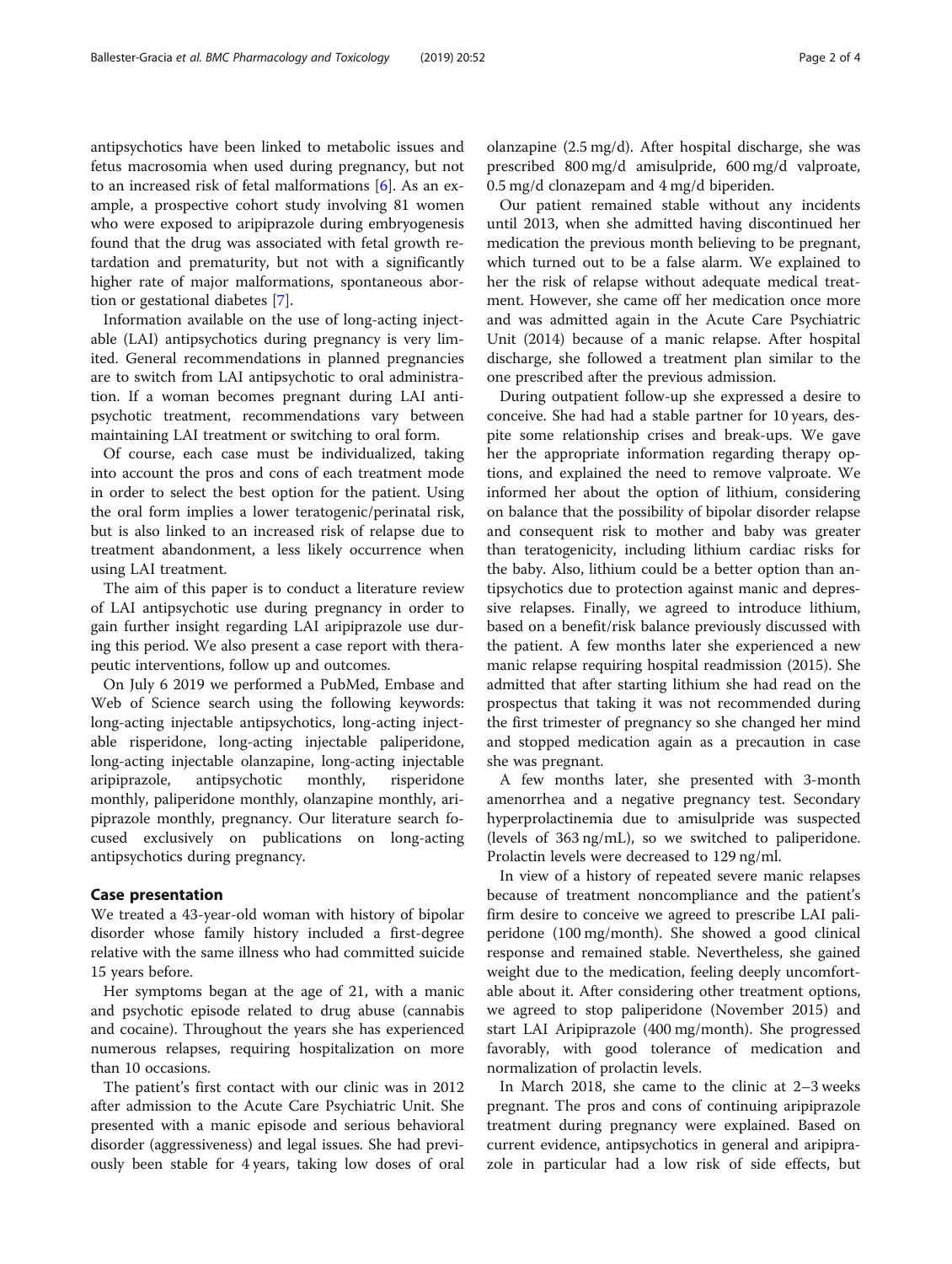potential toxicity could not be completely ruled out. On the other hand, medication discontinuation implied a risk of relapse. She was given information about the side effects of aripiprazole during pregnancy and was provided with instructions to obtain further data (fact sheets from the MotherToBaby website, pharmacy reports from Vall d'Hebron Hospital in Barcelona). After consulting with her partner, she decided to continue treatment, but requested a lower dose. We decreased the LAI aripiprazole dosage to 300 mg/month and agreed with her that she was to come to the emergency room if any warning symptoms were noticed.

As it was considered a high obstetric risk pregnancy, ultrasound controls were performed on weeks 16, 17, 21, 26, 31, 35 and 38, with weekly follow-up by the midwife. Obstetric controls revealed no fetus malformations nor development issues. Pregnancy progressed without complications. She continued to comply with the agreed treatment throughout the whole pregnancy, without recurrence of her illness or significant mood fluctuations.

She gave birth in November 2018 at the gestational age of 40 weeks+ 4 days by spontaneous vaginal delivery, assisted by the midwife without complications. The newborn girl weighed 3500 g, with an Apgar score of 9/10/ 10, and umbilical cord pH of 7.29. No congenital malformations at birth or development abnormalities were observed at five months after delivery.

Two days after hospital discharge, she came to the clinic as an outpatient and was euthymic, so we agreed to reintroduce the recommended LAI aripiprazole dose of 400 mg/4 weeks.

## Discussion and conclusions

We obtained 35 articles from the literature search, of which only five were relevant to the topic.

Finally, we added another article suggested by a peer reviewer that hadn't appeared in our search [[8\]](#page-3-0). The six articles were case reports referring to use of LAI antipsychotics during pregnancy.

One case used LAI risperidone [\[9](#page-3-0)], two cases LAI paliperidone [[8,](#page-3-0) [10\]](#page-3-0), one case LAI olanzapine [\[11\]](#page-3-0), another used zuclopenthixol decanoate [[12\]](#page-3-0) and the last used LAI aripiprazole [\[13](#page-3-0)] but in this case, only the first month of pregnancy. None of the six published cases reported congenital malformations in children.

Bipolar Disorder is a severe mental illness usually diagnosed between 18 and 30 years of age, affecting a stage of life in which a high number of women become pregnant.

Treatment discontinuation during the months before conception can increase the risk of relapse during pregnancy [[14\]](#page-3-0), which also can indirectly affect fetus development or increase the possibility of stillbirth, due to various probable consequences for the mother, such as a

deterioration in routine and behavior, inadequate nutrition, greater risk of exposure to alcohol or other drugs and poor obstetric monitoring. [\[15](#page-3-0)].

Taken together these factors highlight the importance of treatment in bipolar disorder both for the mother and the fetus, given their extreme vulnerability during pregnancy.

In the case presented above, discussing the pros and cons of medication with the patient led to her agreement to follow a treatment plan compatible with her firm and upheld commitment to becoming a mother. Although accepting taking lithium at first, she later changed her mind due to fear of potential harm to the fetus. Finally, LAI aripiprazole was prescribed at a minimum dose throughout the pregnancy (300 mg/4 weeks) and there was no relapse. Labor proceeded without complications and the outcome was a baby girl who is currently 5 months old, healthy and with no congenital malformation nor development issues detected.

As far as we know, this is the first prospective case monitoring the entire pregnancy of a woman with bipolar disorder treated with aripiprazole LAI. The favorable outcome of this case suggests that although there is no definitive evidence on reproductive safety, aripiprazole LAI may be a rational option for pregnant women with bipolar disorder when the expected benefits outweigh the potential risks. Despite the difficulty of research in this field, however, further information is needed.

#### Abbreviation

LAI: Long-acting antipsychotic

#### Acknowledgements

We would like to thank the patient who participated in this study.

## Authors' contributions

IB, MP, AG and MH drafted and discussed the paper. MH designed and supervised the project. All authors read and approved the final manuscript.

## Funding

This study received no grants or funding.

#### Availability of data and materials

Not applicable. All information has been provided by the clinical history and patient interview.

#### Ethics approval and consent to participate

This is a retrospective study so ethical approval and consent to participate is not required.

#### Consent for publication

The patient gave written informed consent for this publication.

#### Competing interests

The corresponding author has received honoraria for his participation as a researcher in Janssen Clinical Trials and financial support for attending symposia from Otsuka-Lundbeck. The others authors declare that they have no competing interests.

#### Author details

<sup>1</sup>Department of Psychiatry, Clinical Hospital of Valencia, Valencia, Spain <sup>2</sup> Department of Clinical Medicine, School of Medicine, University of Valencia